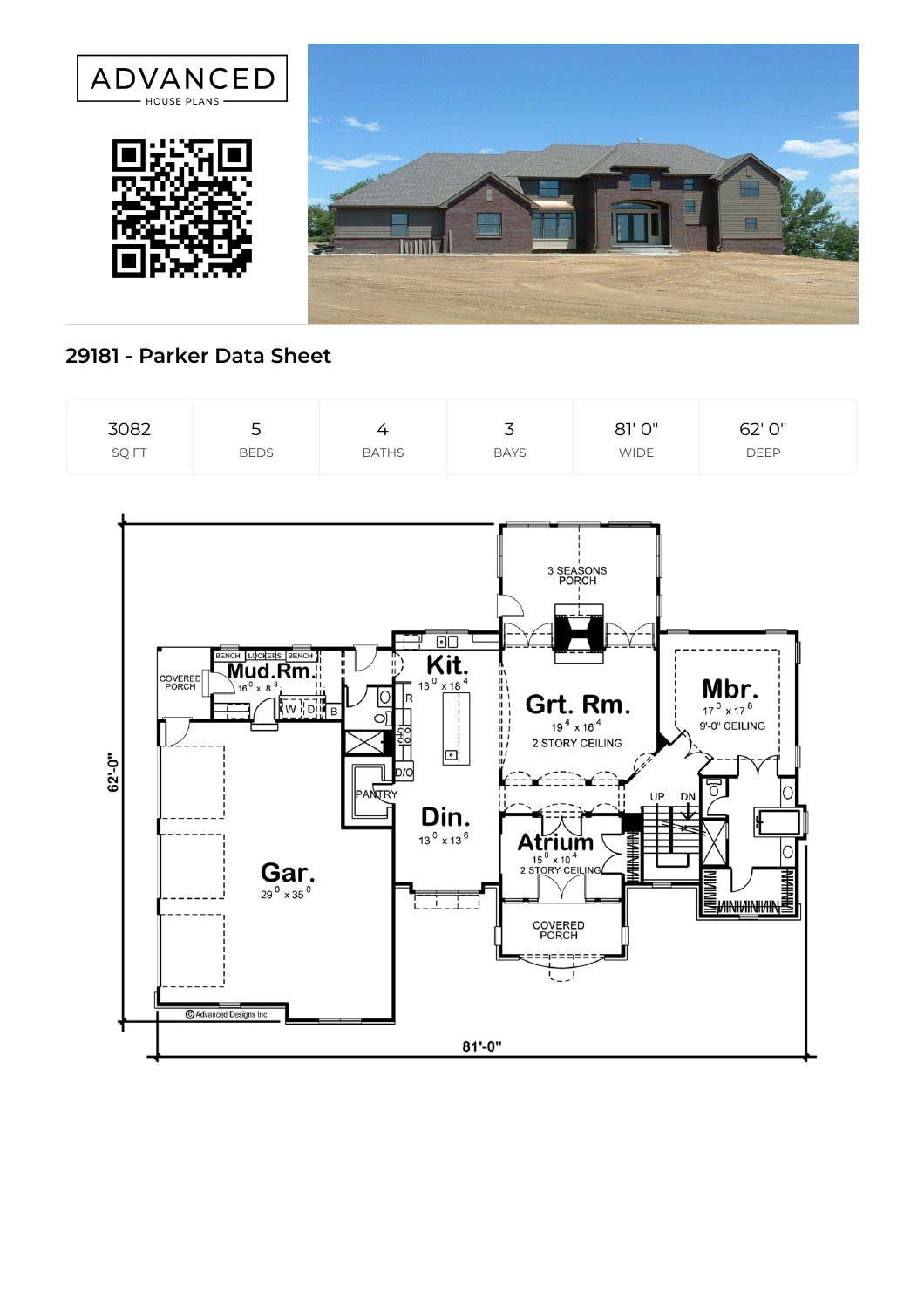

## **Construction Specs**

| Layout                                          |                |
|-------------------------------------------------|----------------|
| Bedrooms                                        | 5              |
| Bathrooms                                       | $\overline{4}$ |
| Garage Bays                                     | 3              |
| <b>Square Footage</b>                           |                |
| Main Level                                      | 1956 Sq. Ft.   |
| Second Level                                    | 1126 Sq. Ft.   |
| Garage                                          | 872 Sq. Ft.    |
| <b>Total Finished Area</b>                      | 3082 Sq. Ft.   |
| <b>Exterior Dimensions</b>                      |                |
| Width                                           | 81' 0"         |
| Depth                                           | 62' 0"         |
| Ridge Height<br>Calculated from main floor line | 31'            |